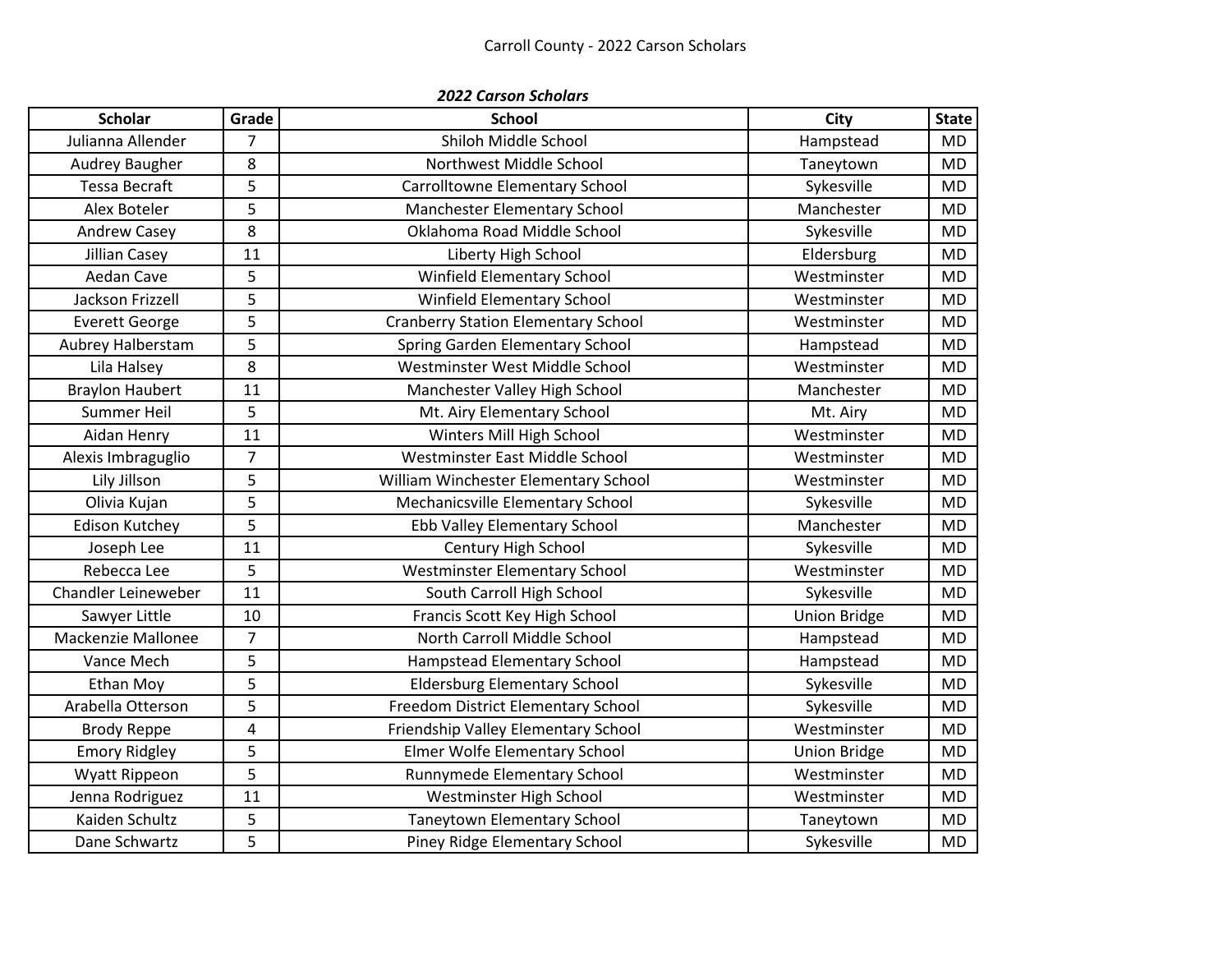## Carroll County - 2022 Carson Scholars

| <b>Thomas Sewell</b> |   | Sykesville Middle School         | Sykesville  | MD        |
|----------------------|---|----------------------------------|-------------|-----------|
| Sonora Soliday       |   | Sandymount Elementary School     | Finksburg   | MD        |
| Vanessa Streicker    |   | Linton Springs Elementary School | Sykesville  | MD        |
| Mia Talley           |   | Mt. Airy Middle School           | Mt. Airy    | <b>MD</b> |
| Naomi Wagner         |   | Shiloh Middle School             | Hampstead   | <b>MD</b> |
| Ethan Wang           | 6 | Westminster West Middle School   | Westminster | MD        |
| Camden Zepp          | 4 | Robert Moton Elementary School   | Westminster | <b>MD</b> |

## *2022 Recognized Scholars*

| <b>Scholar</b>         | Grade | <b>School</b>                  | <b>City</b>         | <b>State</b> | # of times won |
|------------------------|-------|--------------------------------|---------------------|--------------|----------------|
| Katelyn Abell          | 10    | South Carroll High School      | Sykesville          | <b>MD</b>    | 6              |
| Keigan Audlin          | 6     | Oklahoma Road Middle School    | Sykesville          | <b>MD</b>    | $\overline{2}$ |
| Caroline Bacon         | 12    | Liberty High School            | Eldersburg          | <b>MD</b>    | 3              |
| Julia Bacon            | 10    | Liberty High School            | Eldersburg          | <b>MD</b>    | 5              |
| Kensi Bancroft         | 9     | Francis Scott Key High School  | <b>Union Bridge</b> | <b>MD</b>    | 5              |
| Victoria Barnett       | 7     | Shiloh Middle School           | Hampstead           | <b>MD</b>    | 3              |
| Nathaniel Barr         | 9     | Liberty High School            | Eldersburg          | <b>MD</b>    | 5              |
| Olivia Barr            | 11    | Liberty High School            | Eldersburg          | <b>MD</b>    | $\overline{2}$ |
| Avery Batelka          | 6     | Westminster East Middle School | Westminster         | <b>MD</b>    | $\overline{2}$ |
| Abigail Baum           | 11    | Winters Mill High School       | Westminster         | <b>MD</b>    | 6              |
| <b>Caroline Beakes</b> | 11    | Westminster High School        | Westminster         | <b>MD</b>    | 5              |
| Charlotte Benfer       | 8     | Mt. Airy Middle School         | Mt. Airy            | <b>MD</b>    | 4              |
| Edwin Blyden           | 11    | Liberty High School            | Eldersburg          | <b>MD</b>    | 4              |
| <b>Brinley Boag</b>    | 7     | Westminster West Middle School | Westminster         | <b>MD</b>    | 3              |
| <b>Brady Bonney</b>    | 9     | Manchester Valley High School  | Manchester          | <b>MD</b>    | $\overline{2}$ |
| Samantha Callahan      | 9     | Manchester Valley High School  | Manchester          | <b>MD</b>    | 5              |
| Isabelle Campbell      | 6     | Northwest Middle School        | Taneytown           | <b>MD</b>    | $\overline{2}$ |
| Ava Champney           | 7     | Westminster East Middle School | Westminster         | <b>MD</b>    | 3              |
| Emma Chaney            | 9     | Francis Scott Key High School  | <b>Union Bridge</b> | <b>MD</b>    | 4              |
| Dakota Clemens         | 8     | Mt. Airy Middle School         | Mt. Airy            | <b>MD</b>    | 4              |
| Kylie Coder            | 9     | Winters Mill High School       | Westminster         | <b>MD</b>    | 5              |
| Madilyn Conroy         | 8     | Sykesville Middle School       | Sykesville          | <b>MD</b>    | 3              |
| Lucy Curtis-Cherry     | 12    | South Carroll High School      | Sykesville          | <b>MD</b>    | $\overline{2}$ |
| Kyla Dawson            | 9     | Westminster High School        | Westminster         | <b>MD</b>    | 5              |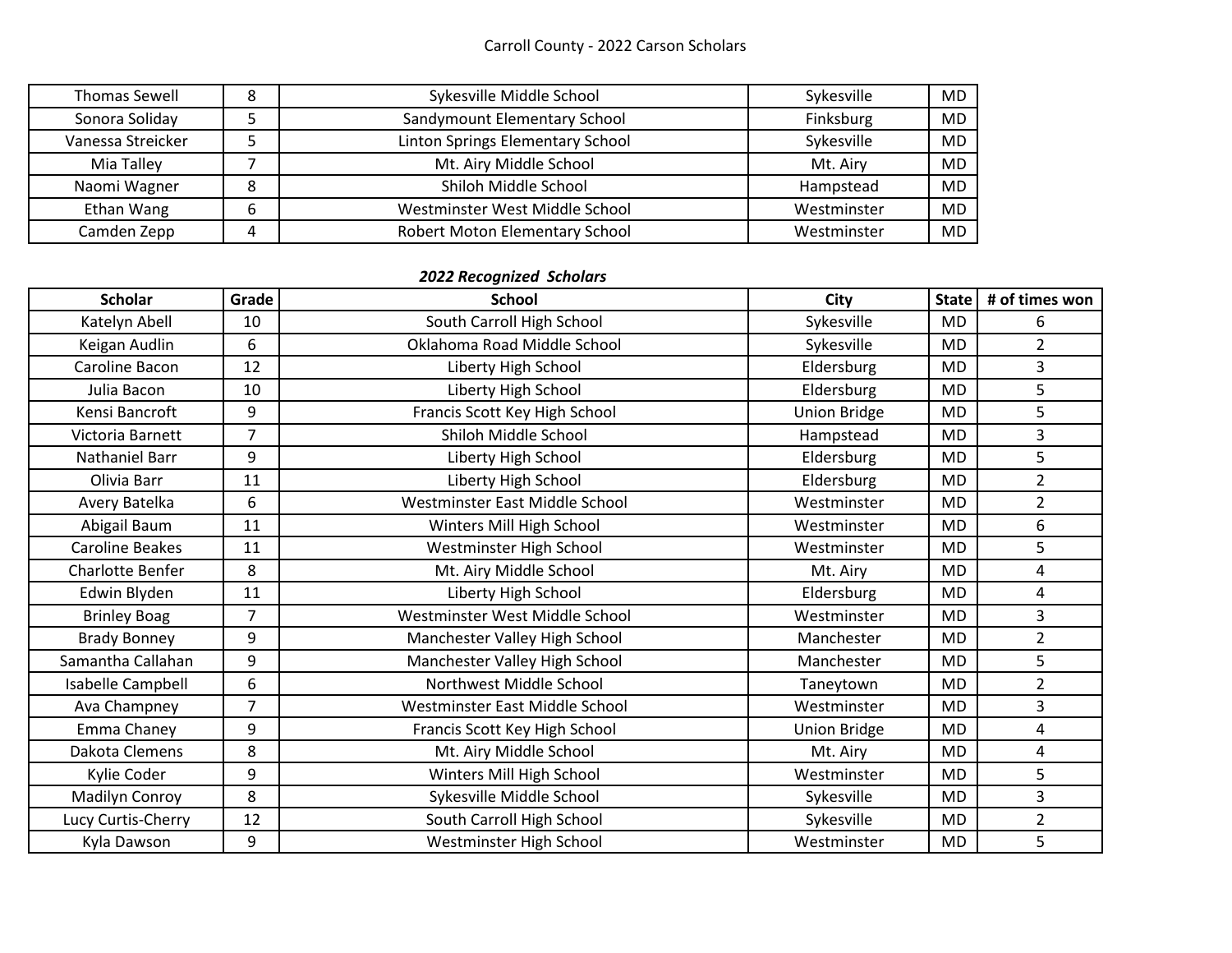| Kyle DelRegno          | 9              | South Carroll High School      | Sykesville          | <b>MD</b> | 3              |
|------------------------|----------------|--------------------------------|---------------------|-----------|----------------|
| <b>Hunter Dicke</b>    | 12             | Manchester Valley High School  | Manchester          | <b>MD</b> | 6              |
| Julianna Dicke         | 12             | Manchester Valley High School  | Manchester          | <b>MD</b> | $\overline{2}$ |
| Mackenzie Dicke        | 12             | Manchester Valley High School  | Manchester          | <b>MD</b> | 5              |
| Charles Duva           | $\overline{7}$ | Oklahoma Road Middle School    | Sykesville          | <b>MD</b> | $\mathsf{3}$   |
| <b>Hailey Facchine</b> | 8              | Shiloh Middle School           | Hampstead           | <b>MD</b> | 5              |
| Jolie Feltz            | 12             | Liberty High School            | Eldersburg          | <b>MD</b> | 5              |
| Emma Fetterhoff        | 6              | Westminster West Middle School | Westminster         | <b>MD</b> | $\overline{2}$ |
| Colin Flanagan         | 9              | Westminster High School        | Westminster         | <b>MD</b> | 5              |
| Taylor Flanagan        | 6              | Westminster West Middle School | Westminster         | <b>MD</b> | $\overline{2}$ |
| <b>Ryan Fleming</b>    | 11             | Century High School            | Sykesville          | <b>MD</b> | $\overline{7}$ |
| Malachi Foreman        | 6              | Sykesville Middle School       | Sykesville          | <b>MD</b> | $\overline{2}$ |
| Evan French            | 9              | Manchester Valley High School  | Manchester          | <b>MD</b> | 5              |
| Elizabeth Green        | 8              | Westminster West Middle School | Westminster         | MD        | $\overline{3}$ |
| Kaiylin Greenwood      | 10             | Westminster High School        | Westminster         | <b>MD</b> | 3              |
| Makenzie Greenwood     | 9              | Manchester Valley High School  | Manchester          | <b>MD</b> | 6              |
| Kaylee Harris          | 9              | Francis Scott Key High School  | <b>Union Bridge</b> | <b>MD</b> | 5              |
| Kyra Hawes             | 11             | Westminster High School        | Westminster         | <b>MD</b> | $\overline{7}$ |
| Sara Hawley            | 12             | Westminster High School        | Westminster         | <b>MD</b> | 8              |
| Julia Hayunga          | 11             | Liberty High School            | Eldersburg          | <b>MD</b> | $\overline{7}$ |
| Lucylle Hott           | 10             | Manchester Valley High School  | Manchester          | <b>MD</b> | 6              |
| Audrey Houle           | 11             | Westminster High School        | Westminster         | <b>MD</b> | $\overline{7}$ |
| <b>Charlotte Houle</b> | 11             | Westminster High School        | Westminster         | <b>MD</b> | $\overline{2}$ |
| <b>Emma Hughes</b>     | 6              | Westminster West Middle School | Westminster         | <b>MD</b> | 3              |
| Anna Kachik            | 8              | Shiloh Middle School           | Hampstead           | <b>MD</b> | $\sqrt{4}$     |
| Ali Khan               | 9              | Westminster High School        | Westminster         | <b>MD</b> | 6              |
| Alizeh Khan            | 10             | Westminster High School        | Westminster         | <b>MD</b> | $\sqrt{4}$     |
| Ashlynn Kidwell        | 11             | Century High School            | Sykesville          | <b>MD</b> | 5              |
| Gavin Kidwell          | $\overline{7}$ | Sykesville Middle School       | Sykesville          | <b>MD</b> | $\overline{2}$ |
| Audrey King            | 10             | Westminster High School        | Westminster         | <b>MD</b> | 5              |
| Elizabeth Kinloch      | 8              | Northwest Middle School        | Taneytown           | <b>MD</b> | $\overline{4}$ |
| Ryan Kirkpatrick       | 12             | Winters Mill High School       | Westminster         | <b>MD</b> | 9              |
| Julia Kohr             | 11             | Francis Scott Key High School  | <b>Union Bridge</b> | <b>MD</b> | 3              |
| Lucy Korn              | $\overline{7}$ | Westminster West Middle School | Westminster         | <b>MD</b> | $\overline{2}$ |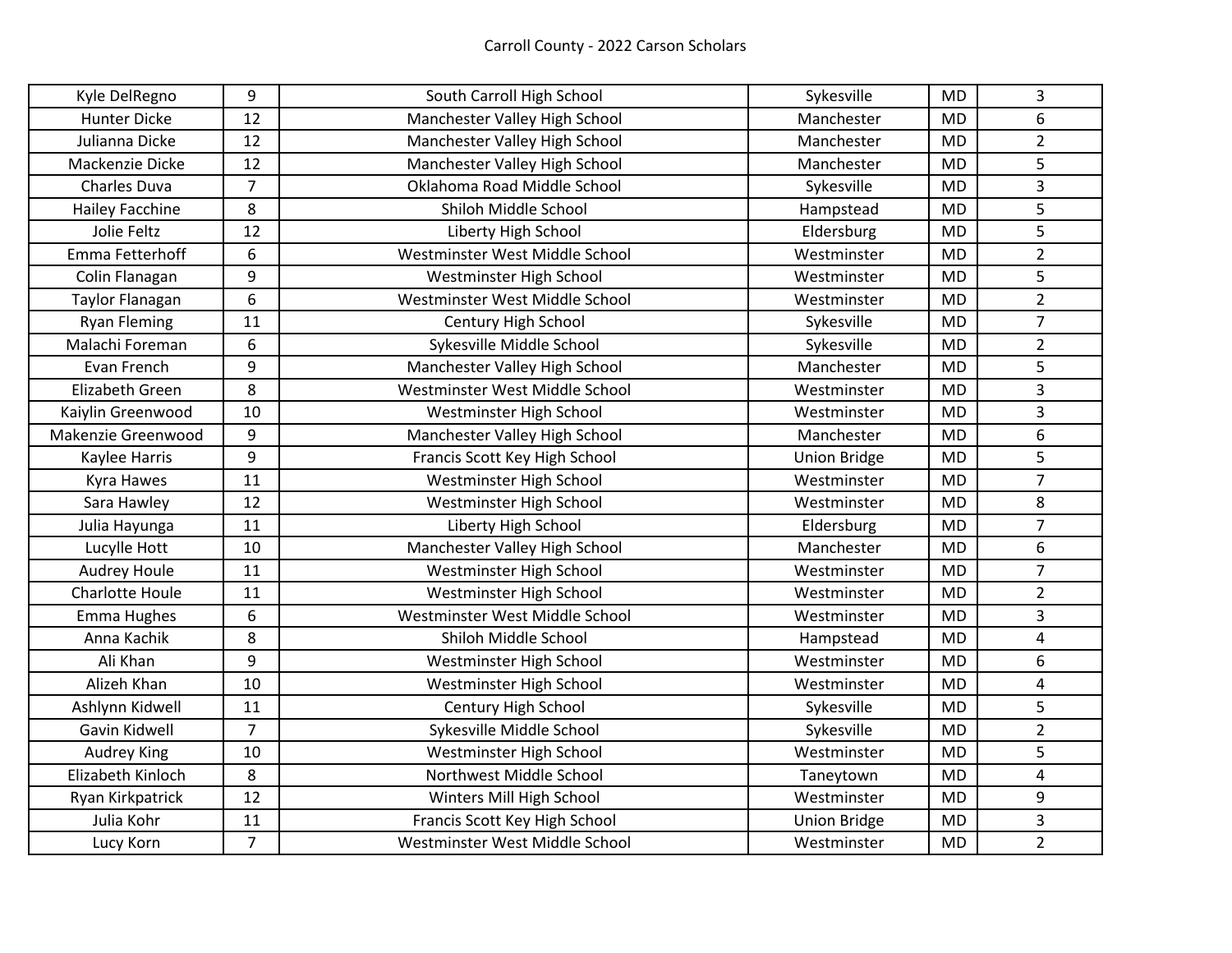| Lilah Kresslein          | $\overline{7}$ | North Carroll Middle School    | Hampstead           | <b>MD</b> | 3              |
|--------------------------|----------------|--------------------------------|---------------------|-----------|----------------|
| Maya Kreymer             | 11             | Winters Mill High School       | Westminster         | <b>MD</b> | 5              |
| Ryleigh Lanza            | 11             | Francis Scott Key High School  | <b>Union Bridge</b> | <b>MD</b> | $\overline{2}$ |
| Allison Leimkuhler       | 11             | Century High School            | Sykesville          | <b>MD</b> | 4              |
| Alyssa Leishear          | 10             | Winters Mill High School       | Westminster         | <b>MD</b> | 6              |
| Zoe Lettau               | $\overline{7}$ | North Carroll Middle School    | Hampstead           | <b>MD</b> | $\overline{2}$ |
| Brody Lockwood           | 8              | Westminster East Middle School | Westminster         | <b>MD</b> | 3              |
| Keely Lockwood           | 11             | Winters Mill High School       | Westminster         | <b>MD</b> | 5              |
| Juliana Lopez            | 12             | Century High School            | Sykesville          | <b>MD</b> | 6              |
| Dane Lyons               | 10             | Francis Scott Key High School  | <b>Union Bridge</b> | <b>MD</b> | 6              |
| Kamryn Malle             | $\overline{7}$ | Shiloh Middle School           | Hampstead           | <b>MD</b> | $\sqrt{4}$     |
| <b>Adam Maney</b>        | 8              | Oklahoma Road Middle School    | Sykesville          | <b>MD</b> | 3              |
| John Manley              | 10             | Westminster High School        | Westminster         | <b>MD</b> | 6              |
| Kathryn Martin           | 11             | Manchester Valley High School  | Manchester          | <b>MD</b> | $\overline{2}$ |
| Dakota May               | 6              | Northwest Middle School        | Taneytown           | <b>MD</b> | $\overline{2}$ |
| <b>Delaney McCorkill</b> | 8              | Oklahoma Road Middle School    | Sykesville          | <b>MD</b> | 5              |
| Quinn McIver             | 12             | Winters Mill High School       | Westminster         | <b>MD</b> | $\overline{7}$ |
| <b>Corinne Michael</b>   | 8              | Westminster West Middle School | Westminster         | <b>MD</b> | $\pmb{4}$      |
| Keira Milam              | 10             | Winters Mill High School       | Westminster         | <b>MD</b> | $\overline{4}$ |
| Amara Mohr               | 8              | Westminster West Middle School | Westminster         | <b>MD</b> | $\overline{4}$ |
| Faith Mohr               | 10             | Westminster High School        | Westminster         | <b>MD</b> | $\overline{7}$ |
| <b>John Moses</b>        | 9              | Century High School            | Sykesville          | <b>MD</b> | $\sqrt{4}$     |
| Rachel Mountcastle       | 8              | Shiloh Middle School           | Hampstead           | <b>MD</b> | $\overline{4}$ |
| Caroline Murphy          | 6              | Oklahoma Road Middle School    | Sykesville          | <b>MD</b> | $\overline{2}$ |
| <b>Brian Murray</b>      | 8              | Westminster West Middle School | Westminster         | <b>MD</b> | $\overline{2}$ |
| <b>Matthew Muse</b>      | 8              | Westminster West Middle School | Westminster         | <b>MD</b> | $\overline{4}$ |
| Amelia Neuheisel         | $\overline{7}$ | Shiloh Middle School           | Hampstead           | <b>MD</b> | $\mathsf{3}$   |
| Kate Newcomer            | $\overline{7}$ | Sykesville Middle School       | Sykesville          | <b>MD</b> | 3              |
| <b>Maxwell Novak</b>     | 11             | South Carroll High School      | Sykesville          | <b>MD</b> | $\overline{4}$ |
| Henry O'Dea              | $\overline{7}$ | Oklahoma Road Middle School    | Sykesville          | <b>MD</b> | $\overline{2}$ |
| Audrey Ong               | 6              | Sykesville Middle School       | Sykesville          | <b>MD</b> | $\overline{2}$ |
| Marie Overman            | 11             | Winters Mill High School       | Westminster         | <b>MD</b> | $\overline{7}$ |
| Benjamin Pandullo        | 7              | Oklahoma Road Middle School    | Sykesville          | <b>MD</b> | 4              |
| <b>Avery Pelletier</b>   | 10             | Westminster High School        | Westminster         | <b>MD</b> | 4              |